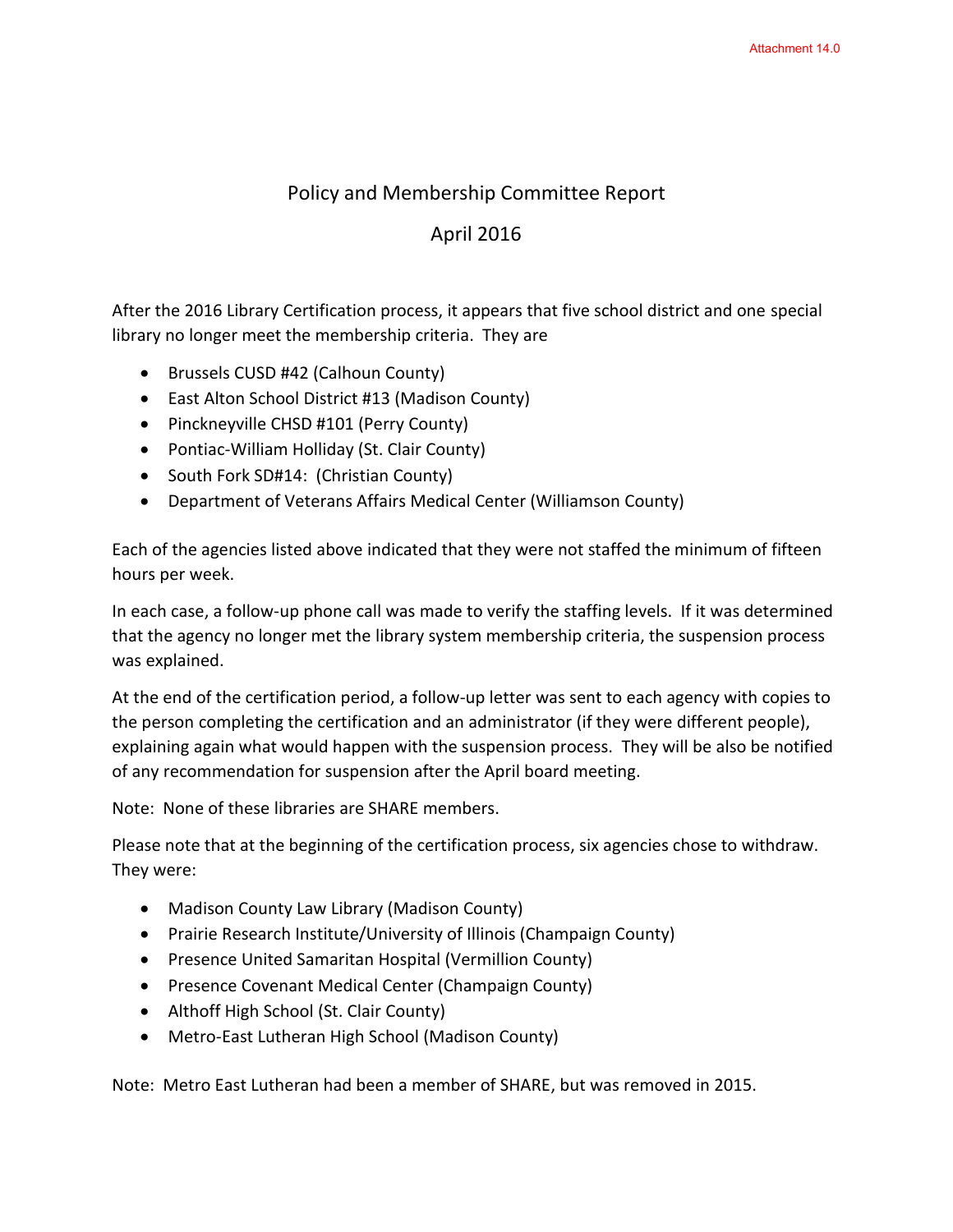There has also been an application for a school district that is being brought to this committee for consideration. It is from:

Opdyke-Belle Rive CCSD #5 (Jefferson County)

Several site visits have been made over the past two years, and it is now appropriate for their application to be moved forward.

With the application from Opdyke-Belle Rive and withdrawals and anticipated suspensions through the certification process, IHLS will experience:

- A loss of six school library agencies
- A loss of five special library agencies

Our numbers going into FY17 will be:

Academic Libraries: 35 Agencies Public Libraries: 227 Agencies School Libraries: 233 School Districts Special Libraries: 31 Agencies Total Agencies 526 Separate Agencies

ACTION REQUESTED:

- That the IHLS Board recommended the suspension of the six libraries that no longer meet membership criteria to the Illinois State Library.
- That the IHLS Board accept the membership application from Opdyke-Belle Rive School District.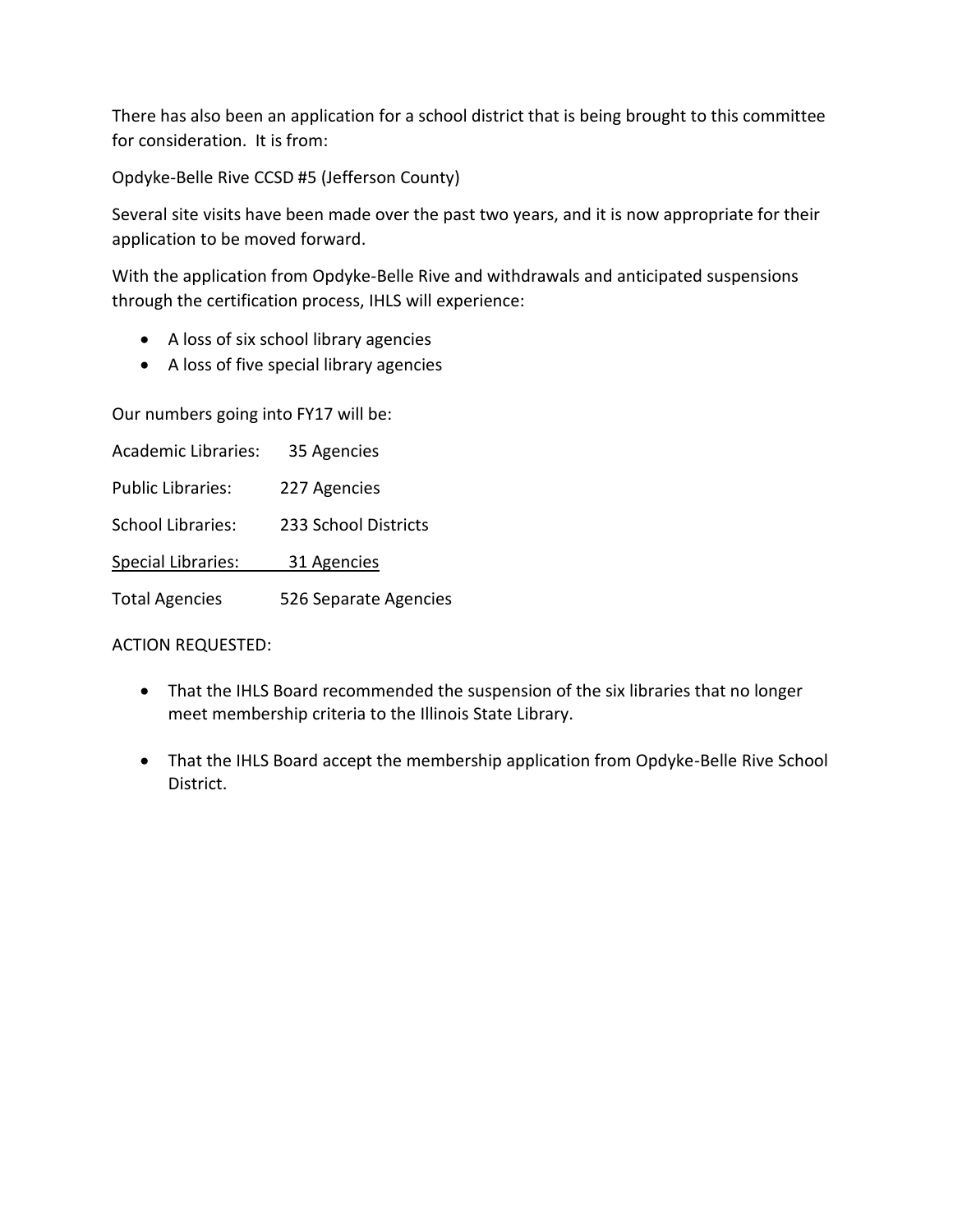## **Building Profile: IHLS School Library**

## **Directory Information**

School Name: Opdyke-Belle Rive Grade School

School District: Opdyke-Belle Rive CCSD #5

Superintendent: Debra E. Blakey

Mailing Address: 19380 E. 4th St.

City: Opdyke Zip Code:62872

Library Phone: 618-756-2492 Extension: Click here to enter text.

Library FAX Number: 618-756-2792

Library Staff: In order to be eligible for system membership, a library must have at least one employee who works a minimum of 15 hours per week as the librarian.

Staff person identified as the librarian: Mrs. Janice Bushue

E-Mail: jbushue@obr5.org

Hours worked per week: 15

Please indicate the daily schedule of the librarian's work in this buildng's library. Please write the time or class periods in the left-handed column and X through each day during the week spent on library activities:

| Time           | Monday | Tuesday   | Wednesday | Thursday | Friday |
|----------------|--------|-----------|-----------|----------|--------|
| $12:00 - 3:00$ |        | $\lambda$ |           |          | 3.0    |
|                |        |           |           |          |        |
|                |        |           |           |          |        |
|                |        |           |           |          |        |